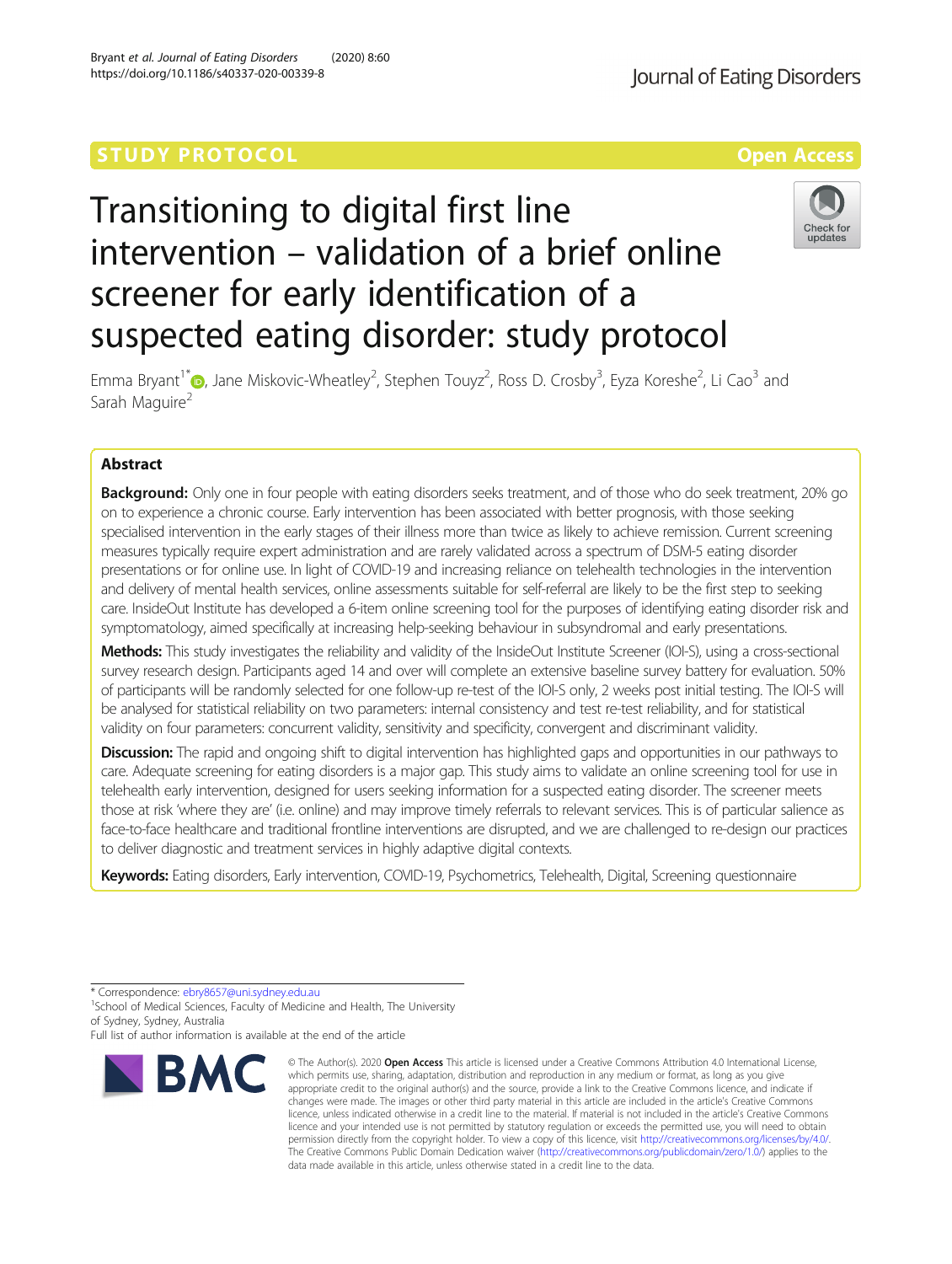# Plain English summary

Early intervention greatly improves treatment outcome, however currently only 1 in 4 people with an eating disorder seeks treatment. Current screening measures are typically designed to identify traditional cases of Anorexia and Bulimia Nervosa rather than address a spectrum of eating disorder behaviour and are rarely validated for online use. Adequate screening designed to encourage help-seeking behaviour is needed. Given 84% of Australians now seek healthcare information online before going anywhere else, and with a rapid COVID-19 driven shift to digital healthcare and intervention, novel online screening tools designed to identify broad eating disorder risk and symptomatology may become the first step to seeking care. This study aims to validate a 6-item online screening tool developed by the InsideOut Institute for Eating Disorders at the University of Sydney in a diverse population of people aged 14 and over. It is designed to 'start a conversation' so that it may be used to encourage help-seeking behaviour and improve timely referrals to relevant services (digital or otherwise).

## Background

Eating Disorders (ED), marked by persistent disturbed eating behaviour and negative psychological affect, are complex psychiatric conditions associated with life-threatening physical complications [\[1](#page-6-0)] and high concurrent mood disorders [\[2](#page-6-0), [3](#page-6-0)]. Anorexia (AN) and Bulimia Nervosa (BN) alone cause 1.9 million disability-adjusted life years globally [[4\]](#page-6-0) and cost the Australian economy \$69.7 billion per year [\[5](#page-6-0)]. Despite this, only one in four people with EDs seek treatment [[6\]](#page-6-0), and of those who seek treatment, 20 % will become chronic [[7](#page-6-0)]. Elevated mortality rates and relatively poor treatment outcomes may in part be attributable to a paucity in help-seeking and the frequent delay between illness onset and intervention – a factor known to heavily influence prognosis [\[8,](#page-6-0) [9](#page-6-0)].

Early intervention is paramount to improved treatment outcome [[10](#page-6-0), [11](#page-6-0)], however is frequently impeded by mental health illiteracy, self-stigma and shame [[12](#page-6-0)]. Eating disorder stereotypes exacerbate ambivalence towards treatment seeking [\[13\]](#page-6-0) and contribute to the ego-syntonic nature of the illness, where people can be stuck between the precontemplation (denial) and contemplation (awareness with resistance) stages as described by Prochaska's transtheoretical model of change  $[14]$  $[14]$ . This ambivalence may be compounded by cultural normalisation of dietary and exercise excess, contributing to confusion around experiences of pathology and distress [\[15\]](#page-6-0).

Screening tools are regularly used to triage medical and psychological risk in healthcare settings and have been shown to be effective in early identification, often triggering referral and further assessment where results suggest a condition may be present  $[16]$  $[16]$ . They may have superior utility over long form diagnostic tools in the crucial pre-contemplative stage of an eating disorder, mitigating the challenges clients frequently face in being properly identified by time-poor primary healthcare physicians, many of whom lack the expertise or feel illequipped to deliver complex eating disorder assessments [[17,](#page-6-0) [18](#page-6-0)] such as the gold standard Eating Disorder Examination Questionnaire [\[19](#page-6-0), [20\]](#page-6-0).

A number of screener questionnaires have been validated for use in eating disorders. These include the widely used 5-item Sick, Control, One Stone, Fat, Food (SCOFF) questionnaire (Morgan, Reid & Lacey, [\[21](#page-6-0)]) and the 5-item Eating Disorder Screen for Primary Care (ESP) (Cotton, Ball & Robinson, [[22\]](#page-6-0)). The SCOFF is brief and has demonstrated good internal consistency and concurrent validity with the EDE-Q, however, shows limited evidence identifying disordered behaviour beyond traditional presentations of AN and BN [\[23\]](#page-6-0). Additionally, language may assume acceptance of an eating disorder diagnosis, thus may not be useful in the prodromal phase of the illness. The SCOFF has attracted criticism for its use of confronting behaviour-based questions (e.g. 'Do you make yourself sick?', 'Have you lost more than one stone?') [\[23\]](#page-6-0). These types of questions have been found to be prone to denial or distortion on face-to-face assessment [[24\]](#page-6-0). Moreover, the screener has limited specificity—the authors agreed maximising sensitivity was paramount given the morbidity and mortality associated with eating disorders and the consequences of a false negative result, thus reducing the cutoff from three positive answers to two  $[21]$  $[21]$  Importantly, as with most existing screeners, the SCOFF is validated for in-person use only, and thus assumes a person is already in the care of a healthcare professional at the time of taking the test.

The Eating Disorder Screen for Primary Care is more sensitive but less specific than SCOFF at detecting eating disorders [[25](#page-6-0)]. It employs more sympathetic language and includes questions about personal and family history of eating disorder diagnoses, however the latter has been found to have no predictive strength and is dropped from analyses in many cases  $[25]$  $[25]$ . The ESP has not been widely circulated or validated.

Several short forms of the EDE-Q, including the EDE-QS (Gideon et al., [\[26](#page-6-0)]) (12 items), the EDE-Q7 (Grilo, Henderon, Bell & Crosby, [[27](#page-6-0)]) and the EDE-Q8 (Kliem et al., [\[28](#page-6-0)]) have been conceived and psychometrically validated across populations, demonstrating good sensitivity and internal consistency and adequately correlating with the original EDE-Q. However, all utilise the original items, derived from previous iterations of the DSM and prior to the inclusion of diagnostic categories Binge Eating Disorder (BED), Avoidant Restrictive Food Intake Disorder (ARFID), Other Specified Feeding or Eating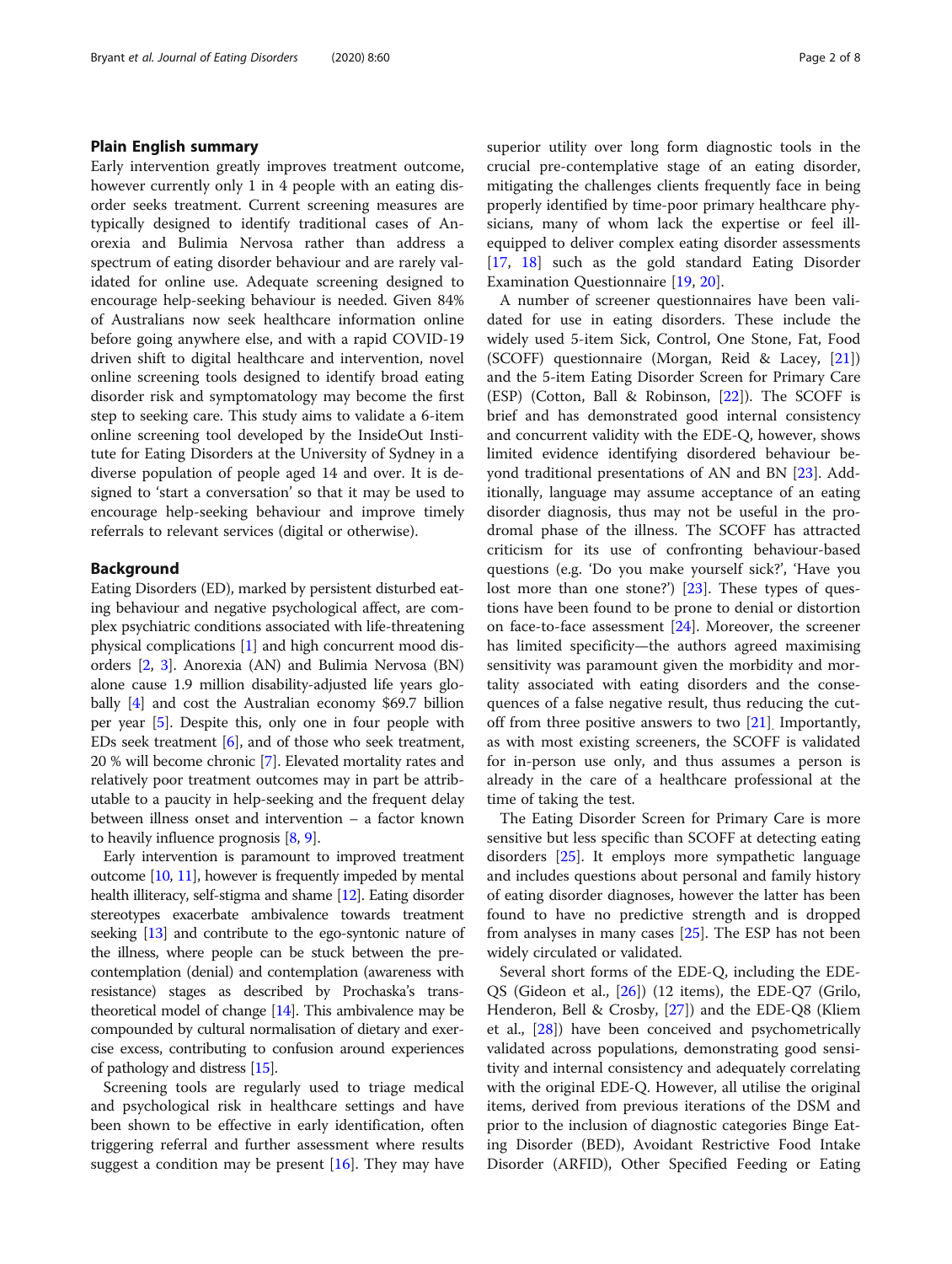Disorder (OSFED) and Atypical AN, and again, are not specifically designed for online use.

To our knowledge, there have been few intermediary measures and novel screening tools developed since the 2013 revision of the DSM (5) despite changes to existing diagnostic categories and the inclusion of a BED diagnosis. Further, existing diagnostic and screening measures are typically validated to discriminate between healthy and ill, rather than using a continuum to identify those showing early symptomatology/risk [\[29](#page-6-0)]. One recent exception is the Stanford-Washington University Eating Disorder screen (SWED) (Graham et al., [\[30](#page-6-0)]) which assigns a risk threshold and has been validated for online use [[30,](#page-6-0) [31\]](#page-6-0). However, this questionnaire is 17 items long and has been primarily validated in college age females. Given the prognostic implications of early intervention, there is evidenced need to expand on current validated screeners for diverse populations, and to do so in a way that reflects modern-day healthcare and the move to online health information-seeking [[32\]](#page-6-0).

Healthcare is experiencing a paradigmatic shift from medical paternalism to autonomous patient-centred care [[33\]](#page-6-0) with people increasingly turning to internet technologies for support and advice [\[34](#page-6-0)]. Eighty-four percent of Australians log on to the internet to search healthcare information before going anywhere else [[35\]](#page-6-0). The most at-risk population for eating disorders, young people, are significantly more likely to seek initial information online than to visit their GP [[36\]](#page-6-0). The occasion of the COVID-19 global pandemic has driven a sudden shift to online healthcare delivery [\[37](#page-6-0)], alongside increased rates of mental health complaints and worsening anxiety and depression [[38,](#page-7-0) [39](#page-7-0)]. Those suffering from eating disorders are particularly vulnerable during times of food insecurity, with lack of access to "safe" foods combined with erratic food distribution causing a 'feast or famine' pattern defined by hoarding, restriction, bingeing and compensation [\[40](#page-7-0), [41](#page-7-0)]. There is evident emergent need, then, for novel online risk-assessments and screening options suitable for self-referral, where the burden of mental health is increasing while face-to-face access to physicians is curtailed by social distancing measures [[42](#page-7-0), [43](#page-7-0)]. New screening tools should address the semantic and methodological limitations of present standardised measures and be validated for online use across the spectrum of eating disorders as defined by the DSM-5 (including presentations of BED, ARFID and OSFED). They may be more acceptable and less susceptible to denial and distortion by employing non-confrontational language [[24](#page-6-0)]. To this end, InsideOut Institute for Eating Disorders (IOI) within the Boden Collaboration for Obesity, Nutrition, Exercise and Eating Disorders, The University of Sydney, conceptualised a short, 6-item online screening tool, the Inside-Out Institute Screener (IOI-S, [\[44](#page-7-0)]) to assess for eating disorder symptomatology/risk using non-intrusive, sensitive language designed to 'start a conversation.'

This study aims to psychometrically validate the IOI online screener so that it may be used reliably as an adjunct or alternative to existing screening measures and/ or for referral purposes, encouraging online users who may otherwise have delayed seeking professional help to do so with self-governance and autonomy.

# Methods/design

# Participants

Approximately 250 participants will be recruited into the study. They will be aged 14 and over, of all genders, and divided into two groups – clinical and non-clinical. Clinical status will be determined post-testing using EDE-Q cut-off scores. We aim to recruit across all DSM 5 diagnostic categories for eating disorders.

Participants will be recruited in two ways:

- 1. Amazon's Mechanical Turk (MTurk): 'MTurk' is a global internet crowdsourcing service used frequently in academic research to recruit a broad base of willing research participants who are compensated for completing surveys, questionnaires and tasks as assigned by the researcher [[45](#page-7-0)]. MTurk does not permit people under 18 to use its service: thus, it will be used to recruit adults aged 18+ only, both clinical and non-clinical. Participants will be able to sign up from anywhere in the world, deeming it an international cohort. They will be reimbursed according to MTurk recommendations.
- 2. Community: Participants will be recruited via online advertisements on health websites and social media channels/paper advertisements. Advertisements will be aimed at individuals who self-report an eating disorder diagnosis, though those without an eating disorder are also welcome to participate, and all will go into the draw to win a Westfield gift card. We are specifically looking to recruit adolescents via this method, due to MTurk's restriction on underage participants, however adults will also be targeted.

The use of two methods of recruitment aims to increase generalisability across age, ethnicity, gender and Body Mass Index (all of which will be reported) – this is significant due to the broad-reaching nature of the internet and the importance of validating the questionnaire across populations.

# Inclusion/exclusion criteria

At this stage of validation, the screener will be conducted in the English language only, thus proficiency in reading the English language is required. Participants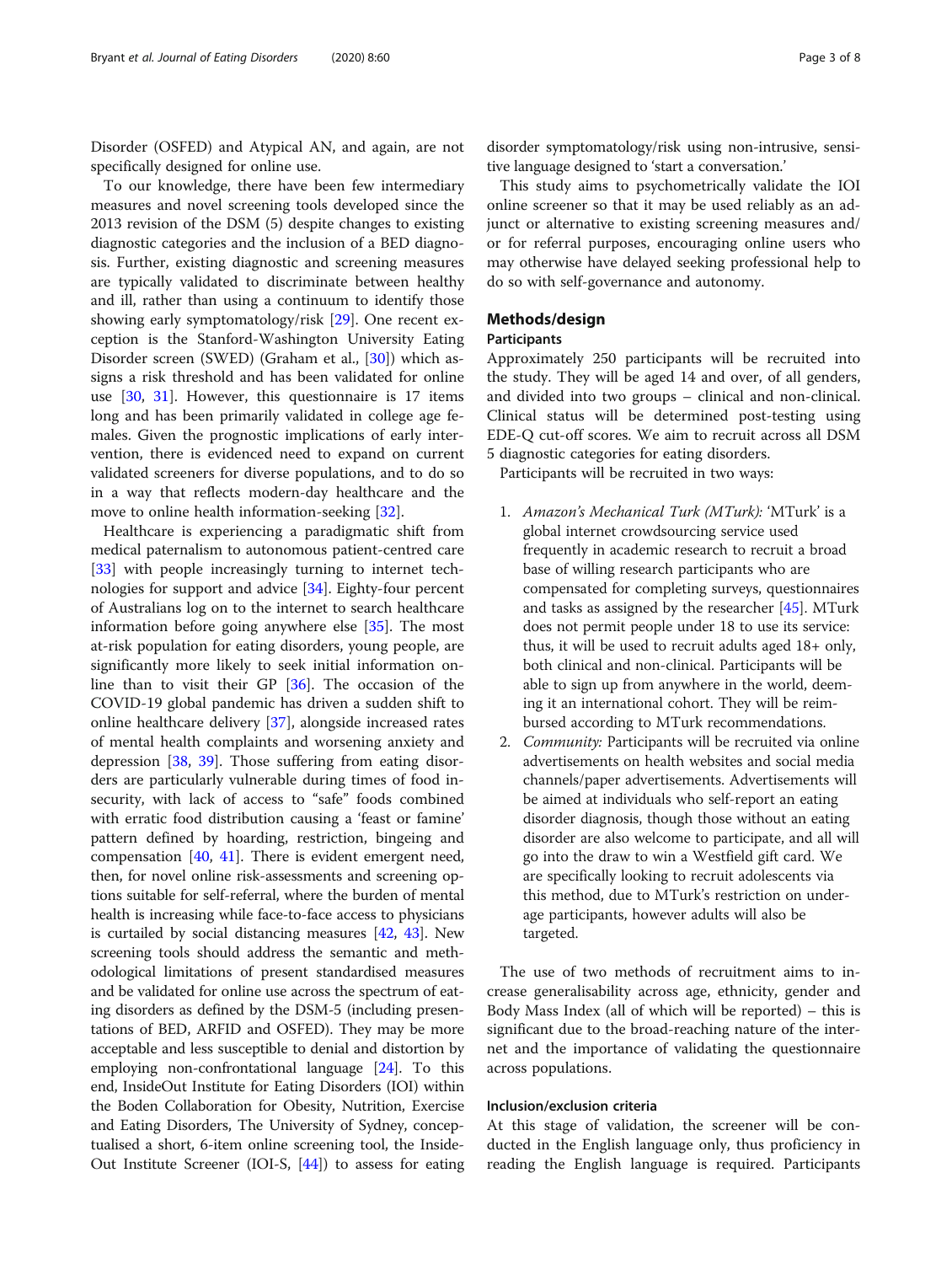under the age of 14 are excluded from the study – separate validation studies are indicated for younger age groups due to differences in comparison measures, linguistic ability and potential impact on item comprehension. Also excluded are those with no reliable access to the internet. Otherwise, no further demographic or exclusion criteria will be set. Participants with a current diagnosis of an eating disorder as well as those with no current or former diagnosis are equally welcome to participate: these two groups (clinical and non-clinical) will be defined and compared post testing using EDE-Q cut-off scores.

## Overall study design

This study will use a cross-sectional survey research design with follow up on a sub-sample to examine the 6 item IOI-S for statistical reliability and validity. Participants will be given access to a baseline survey package delivered on the secure web survey platform REDCap. Approximately half the participants will be randomly selected to participate in a follow-up re-test involving completion of the IOI-S alone a second time 2 weeks post initial testing, to account for potential drop-out/uptake refusal. 30% is needed for sufficient test-retest reliability.

## Measures

Four questionnaires make up the baseline survey package: The EDE-Q, the SCOFF Questionnaire, the IOI-S and either the Marlowe-Crowne Social Desirability Scale (MC-SDS) (adults) or Children's Social Desirability Short Scale (CSD-S) (adolescents), described in full below. The four existing surveys against which the IOI-S will be measured were chosen as the relevant diagnostic tools most frequently used in clinical settings and research trials. These will be presented in randomised order to the participants.

## Baseline package

# InsideOut institute screener (IOI-S) (InsideOut Institute for Eating Disorders, [[44](#page-7-0)])

The six items of the new scale are displayed in Table [1](#page-4-0). Item development followed review of the scientific literature for existing instruments screening and assessing eating disorder symptomatology, lived experience and clinical and research expert consultation. Instruments reviewed included the EDE-Q, the Eating Disorders Inventory (Garner et al.,  $[46]$ ), the SCOFF questionnaire, the ESP, and the Eating Attitudes Test (EAT; Garner et al., [[47\]](#page-7-0)), from which researchers developed an initial pool of 10 questions covering six facets of eating pathology: an individual's relationship with food, body, the extent to which body weight and shape determines selfworth, loss of control over eating, binge eating and compensatory behaviour. This was further narrowed by an expert consultation team to six relevant items to

evaluate eating pathology and eating disorder risk in a non-clinical population. The IOI-S is rated on a 5-point Likert scale, where 1 is "never" and 5 is "all the time"; except for Question 1, where 1 is "worry and stress free" and 5 is "full of worry and stress". Responses are summed to yield a score between 6 and 30 points total, where 6 points is the lowest degree of risk and 30 points the highest degree of risk. Those deemed to be of moderate to high risk are directed to InsideOut's database of trained professionals with expertise in eating disorders.

# Eating disorder examination questionnaire (EDE-Q) (Fairburn & Beglin, [[20](#page-6-0)])

The EDE-Q is a 28-item self-report version of the EDE structured clinical interview which is regarded as the 'gold-standard' diagnostic tool in eating disorders and has been validated in multiple trials [\[48](#page-7-0)]. Traditionally paper-based, it has been psychometrically validated for online delivery [\[49\]](#page-7-0). It includes additional measures of weight, height, and missed menstrual periods, the latter of which will be excluded from our study due to the DSM-5 removal of and consequent diagnostic irrelevance of missed menstruation in ED. It is comprised of a global score and four subscales: Restraint, Eating Concern, Weight Concern, and Shape Concern, and employs a 7-point forced-choice severity rating where 0 points is the lowest severity and 6 points is the highest severity.

# SCOFF (sick, control, one stone, fat, food) questionnaire (Morgan et al., [\[21\]](#page-6-0))

The SCOFF questionnaire is a short 5-item forced choice (true/false) screening tool designed to assess eating disorder symptomatology. A threshold of > 2 positive answers indicates a 'likely case' of AN or BN. It has shown good internal consistency and concurrent validity with the EDE-Q [[50\]](#page-7-0). The SCOFF is included due to the frequency with which it has been employed in clinical and research settings.

# Eating Disorder Examination Questionnaire 8 (EDE-Q8) (Kliem et al., [\[28\]](#page-6-0)

The EDE-Q8 is an 8-item short form of the longer EDE-Q, designed as an abbreviated outcome measure that retains the original factor structure. It is highly correlated with the EDE-Q and demonstrates strong internal consistency, concurrent and convergent validity. Items are drawn directly from and are identical to respective items in the EDE-Q and will be extracted for independent analysis in this instance.

# Marlowe-Crowne Social Desirability Scale (MC-SDS) (Crowne & Marlowe, [\[51\]](#page-7-0))

The MC-SDS is a well-validated 33-item self-report questionnaire measuring social desirability in adults by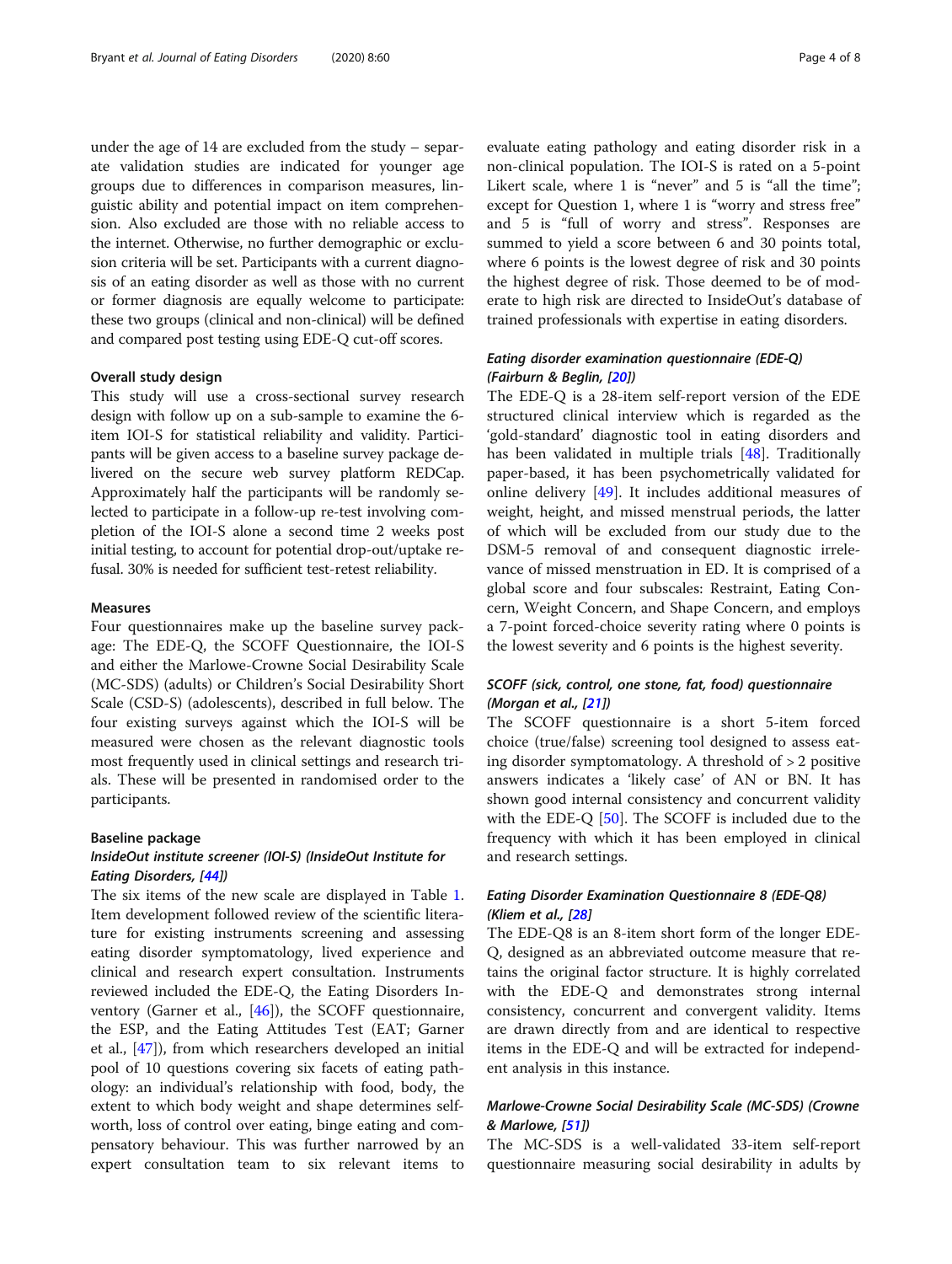<span id="page-4-0"></span>

|  | Table 1 6-item insideout institute screener |  |
|--|---------------------------------------------|--|
|  |                                             |  |

| Item                                                                                                    |                          | $\overline{2}$       | 3                         | 4                   | 5                           |
|---------------------------------------------------------------------------------------------------------|--------------------------|----------------------|---------------------------|---------------------|-----------------------------|
| 1. How is your relationship with food?                                                                  | Worry and<br>stress-free | A bit<br>problematic | Moderately<br>problematic | Very<br>problematic | Full of worry<br>and stress |
| 2. Does your weight, body or shape make you feel bad about<br>yourself?                                 | Never                    | A little bit         | Sometimes                 | Ouite a bit         | All the time                |
| 3. Do you feel like food, weight or your body shape dominates<br>your life?                             | Never                    | A little bit         | Sometimes                 | Ouite a bit         | All the time                |
| 4. Do you feel anxious or distressed when you are not in control<br>of your food?                       | Never                    | A little bit         | Sometimes                 | Ouite a bit         | All the time                |
| 5. Do you ever feel like you will not be able to stop eating or have Never<br>lost control around food? |                          | A little bit         | Sometimes                 | Ouite a bit         | All the time                |
| 6. When you think you have eaten too much, do you do anything<br>to make up for it?                     | Never                    | A little bit         | Sometimes                 | Ouite a bit         | All the time                |

evaluating concern with social approval. Items are rated true/false and balanced for positive and negative wording. It is frequently used as a measure of discriminant validity in instrument design [\[52](#page-7-0)] and has shown good divergent validity with measures of psychopathology (anxiety, depression) related to eating disorders [\[53](#page-7-0)]. The MC-SDS is not validated for use in children: thus, an adapted Children's Social Desirability Scale (CSD-S) will apply for those participants aged under 18.

# Children's Social Desirability Short Scale (CSD-S) (Baxter et al, [\[54\]](#page-7-0))

The CSD-S is an abbreviated 14-item version of the gold-standard 48-item Children's Social Desirability scale developed by Crandall, Crandall and Katovsky in [\[55](#page-7-0)]. The original scale was modelled on the MC-SDS for adults and is validated for use in a child/adolescent population [\[54](#page-7-0)]. It will be assigned to our 14 to 17-yearold participants. The scale uses binary response (yes/no) and is regularly used for methodological validity to detect confounding from social desirability bias. The CSD-S has demonstrated adequate internal consistency and test-retest reliability and good external validity [\[56](#page-7-0)].

# Follow-up package

# InsideOut institute screener (IOI-S) (InsideOut Institute for Eating Disorders, [[44](#page-7-0)])

Follow-up involves completion of the 6-item IOI-S only.

# Sample size calculation

Estimated sample size is based on 2.5–3 times the minimum sample size required for power as the outcome measure (statistical validity) is incrementally increased with participant numbers. Therefore, we anticipate a total sample size of approximately 250 participants.

Approximately 30% of participants in each of the clinical and non-clinical groups (defined post T1 on EDE-Q cut-off score) will need to engage in the second task for sufficient validity. Estimated minimum sample size is based on the following analysis: in each group 10 participants are required for a power of 0.80 to detect an intraclass correlation coefficient of 0.70; 80 participants are required for sufficient power to detect a Spearman's correlation of 0.40 or higher; 80 participants are required for good power to detect an Area Under Curve of 0.70, and at least 50 participants for a correlation coefficient of r +/− 0.70 for convergent and discriminant validity. All power analyses were conducted using PASS version 15 software [[57\]](#page-7-0).

# Data analyses

# **Reliability**

Reliability is an important feature of survey efficacy indicating the overall replicability and internal stability of a measure [\[58\]](#page-7-0). Measure reliability of the IOI-S will be examined on two parameters: internal consistency and test-retest reliability. The internal consistency, that is, the degree to which the six items on the scale measure the same underlying dimension, will be calculated using a standardized Cronbach's alpha score, with a minimum acceptable threshold of  $> 0.80$  [[59\]](#page-7-0). An exploratory factor analysis will be performed on the IOI-S items using principal axis factoring and Promax oblique rotation to examine factor loading, with an item-total correlation threshold of  $> 40$  [[60,](#page-7-0) [61](#page-7-0)]. Correlations between successive iterations of the test (test-retest reliability) will be reviewed using a 2-way mixed effects model Intraclass correlation coefficient with absolute agreement and a minimum acceptable threshold of  $> 0.70$  [\[62\]](#page-7-0).

## Criterion validity

The degree to which the results on the IOI-S are able to predict an outcome on established measures of eating disorder symptomatology (concurrent validity) [[63\]](#page-7-0) will be assessed as concordance between the IOI-S, the EDE-Q, and the SCOFF using a Spearman's product moment correlation. Following, an Area Under Curve (AUC) analysis of Receiver Operating Characteristic (ROC) curve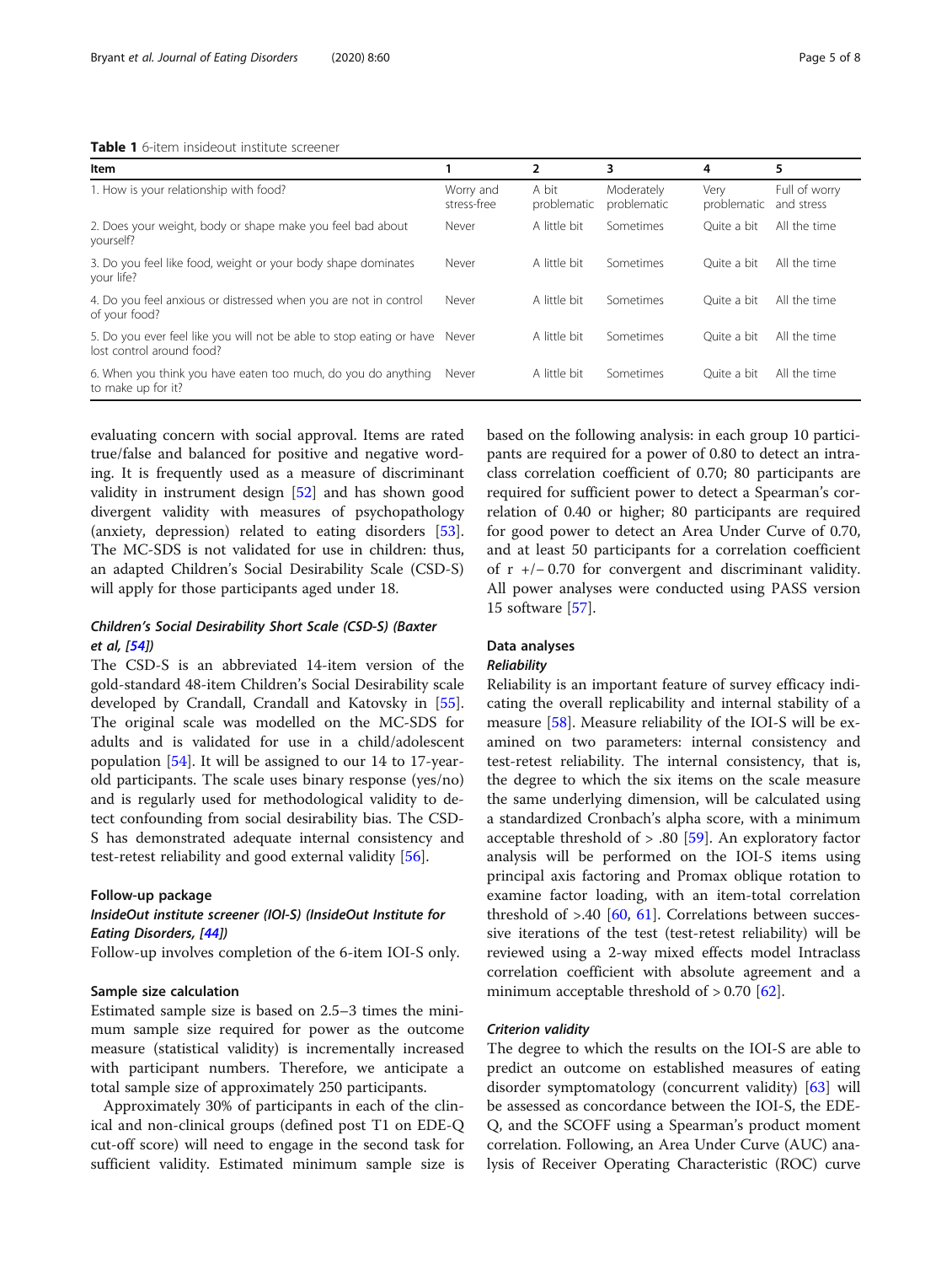will be performed as analysis of IOI-S sensitivity and specificity threshold where a high sensitivity indicates accurate identification of true positive cases and high specificity indicates accurate identification of true negative cases [[64](#page-7-0)]. Area Under Curve dictates the probability of identifying true positives or negatives by chance, where a value of 0.50 would suggest the measure is no more effective than guessing [[65\]](#page-7-0). AUC threshold will be set at > 0.70 with a 95% confidence interval.

## Construct validity

Convergent validity, or the degree to which the IOI-S correlates with eating disorder constructs and variables on both the EDE-Q and the SCOFF [\[66](#page-7-0)] will be measured with a correlation coefficient threshold set at  $r > 0.70$ . A correlation coefficient will also be determined for discriminant validity between the IOI-S and MC-SDS/CSD-S. A correlation coefficient of +/− 0.70 indicates a strong linear relationship between two variables [\[67\]](#page-7-0).

# Missing and outlier values

REDCap online survey platform can be configured to eliminate missing values, otherwise submission of the survey battery is not possible. If data is not normally distributed, Spearman's Rank Order will be used instead of Pearson's correlation coefficient.

# **Discussion**

The internet is changing the way we seek and deliver healthcare, and current circumstances brought on by the COVID-19 global pandemic have intensified the need for validated online interventions and services, particularly where appropriate intervention at first point of contact is shown to be of fundamental gain to outcome. The primary outcome of this study is to establish if the Inside Out Institute Screener is a statistically reliable, valid and accurate online measure of eating disorder risk and symptomatology in those aged 14 and over so that it can be reliably used by those seeking information for a suspected eating disorder. The development of the tool was predicated on the understanding people now pursue support and information for healthcare concerns on the internet before presenting anywhere else, and the opportunity this presents to inform and encourage helpseeking behaviour in a population largely going undetected in primary healthcare [\[18](#page-6-0)]. Although primarily intended for personal use and potential self-referral, the screener is further designed to accurately identify clinical status and thus has the potential to be used in a clinical setting to distinguish true cases from non-cases, with treatment elucidated on that basis.

Questionnaires used in the field of eating disorders have mostly not been validated for online use. Instead, scores on each measure and respective community/

clinical norms are derived from paper administration. This is often performed in conjunction with a trained clinician, which as stated, can confound results due to the nature of these types of questions being prone to denial and distortion on face-to-face assessment. Thus, lack of available norms for online administration may impact the findings. However, inclusion of the current gold-standard screening tools against which to validate was determined to be of necessary importance. Additionally, as all surveys are being delivered online in this instance, any effect due to test condition will be homogenous across the survey sample.

This study aims to recruit a large pool of applicants of diverse ethnicity, age, clinical presentation and gender. This is achieved by the use of two recruitment arms – one of which, MTurk, has a broad global reach – and will greatly increase generalisability. It will be one of the first to assess and identify risk on a spectrum rather than classifying true cases and non-cases only, with the aim of improving early intervention in subsyndromal presentations.

The study's significance will lie in its contribution to e-health early intervention and general screening efficacy across a spectrum of eating disorders. Given the prognostic implications of early intervention and current circumstances surrounding COVID-19, the importance of building e-health resources for an adaptable health system intended to encourage help-seeking cannot be underestimated.

## Abbreviations

AN: Anorexia Nervosa; ARFID: Avoidant Restrictive Food Intake Disorder; BED: Binge Eating Disorder; BN: Bulimia Nervosa; EAT: Eating Attitudes Test; ED: Eating Disorder; EDE-Q: Eating Disorder Examination Questionnaire; EDE-QS: Eating Disorder Examination Questionnaire Short; EDI: Eating Disorders Inventory; IOI-S: InsideOut Institute Screener; OSFED: Other Specified Feeding or Eating Disorder; SCOFF: Sick, Control, One Stone, Fat Food questionnaire; MC-SDS: Marlowe-Crowne Social Desirability Scale; CSD-S: Children's Social Desirability Short Scale

## Acknowledgements

We would like to thank Gabriella Barclay, Sarah Horsfield and Bronny Carroll for valued and expert assistance in development of the screening tool.

#### Authors' contributions

EB, JMW and SM designed the study protocol; RDC and LC assisted with power calculation and statistical analysis design; ST, EK, JMW and SM reviewed the study protocol; EB wrote the first draft; All authors edited, read and approved the final manuscript.

## Funding

Research costs for this work are supported by the InsideOut Institute for Eating Disorders. There is no external funding.

## Availability of data and materials

Not applicable.

## Ethics approval and consent to participate

This study is approved by the Human Research Ethics Committee (HREC) at the University of Sydney in compliance with the University of Sydney Research Code of Conduct 2019 guidelines (2020–363). Prior to undertaking any studyrelated procedures, each participant will view an online information form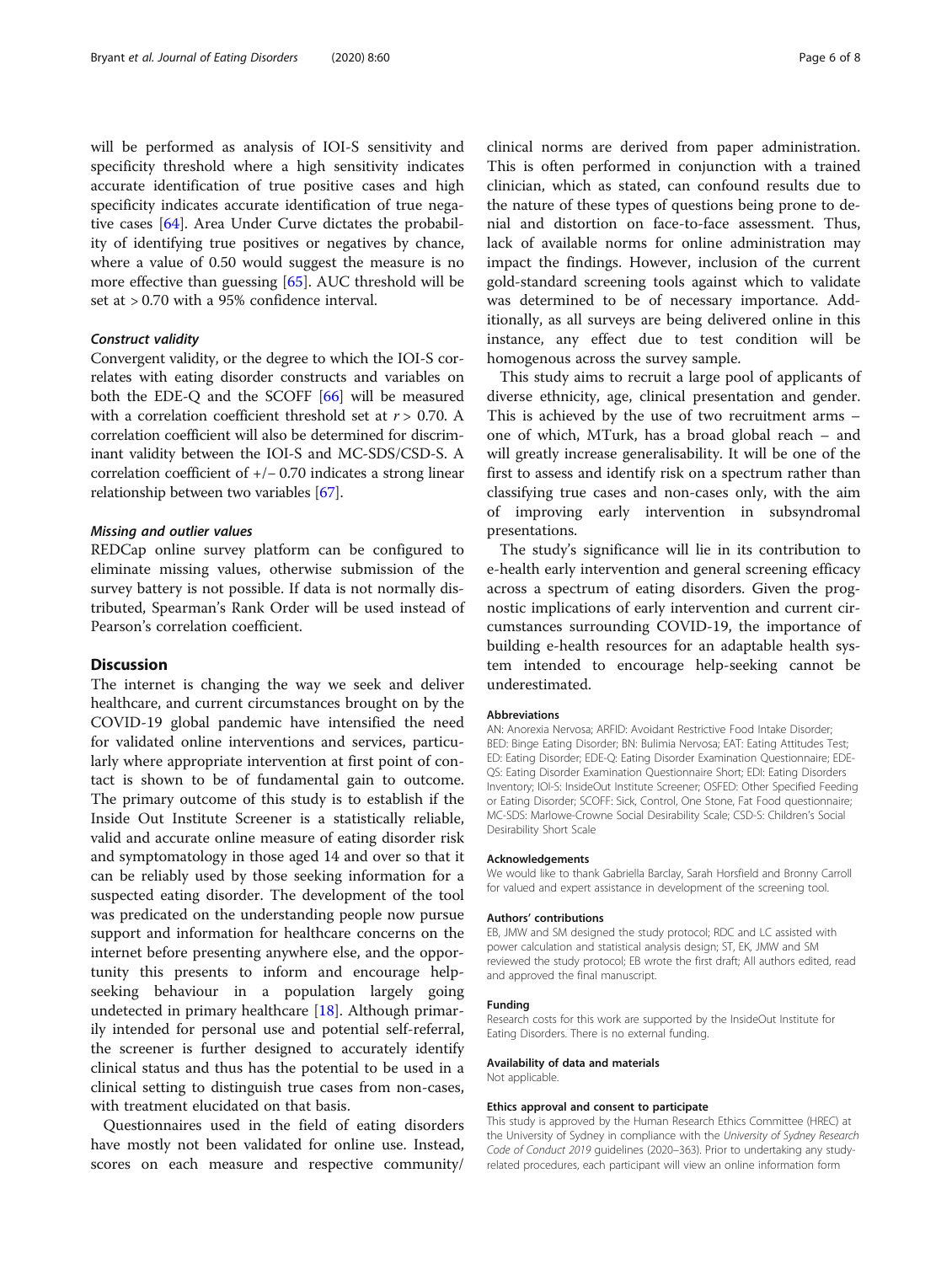<span id="page-6-0"></span>outlining study aims, procedures, potential risks and benefits and will provide electronic informed consent. Separate consent will be obtained from parents/guardians of participants under the age of 18.

## Consent for publication

Not applicable.

#### Competing interests

Stephen Touyz is a founding co-editor in chief of the Journal of Eating Disorders and receives honoraria from Biomed Central.

## Author details

<sup>1</sup>School of Medical Sciences, Faculty of Medicine and Health, The University of Sydney, Sydney, Australia. <sup>2</sup>InsideOut Institute for Eating Disorders, The Boden Collaboration for Obesity, Nutrition, Exercise and Eating Disorders, The University of Sydney, Sydney, Australia. <sup>3</sup>Sanford Center for Biobehavioral Research, Sanford Research, Fargo, ND, USA.

## Received: 30 July 2020 Accepted: 14 October 2020 Published online: 12 November 2020

#### References

- 1. Hay P, Chinn D, Forbes D, Madden S, Newton R, Surgenor L, et al. Royal Australian and New Zealand College of Psychiatrists clinical practice guidelines for the treatment of eating disorders. Aust New Zealand J Psychiatry. 2014;48(11):977–1008. <https://doi.org/10.1177/0004867414555814>.
- 2. Godart N, Perdereau F, Rein Z, Berthoz S, Wallier J, Jeammet P, et al. Comorbidity studies of eating disorders and mood disorders. Critical review of the literature. J Affect Disord. 2007;97(1–3):37–49. [https://doi.org/10.1016/](https://doi.org/10.1016/j.jad.2006.06.023) [j.jad.2006.06.023](https://doi.org/10.1016/j.jad.2006.06.023).
- Godart N, Flament M, Perdereau F, Jeammet P. Comorbidity between eating disorders and anxiety disorders: A review. Int J Eating Disord. 2002;32(3): 253–70. [https://doi.org/10.1002/eat.10096.](https://doi.org/10.1002/eat.10096)
- 4. Haagsma JA, Graetz N, Bolliger I, Naghavi M, Higashi H, Mullany E, et al. The global burden of injury: incidence, mortality, disability-adjusted life years and time trends from the Global Burden of Disease study 2013. Injury Prevention. 2016;22:3–18. <https://doi.org/10.1136/injuryprev-2015-041616>.
- 5. Butterfly Foundation. Paying the Price: The Economic and Social Impact of Eating Disorders in Australia. Sydney: Deloitte Access Economics; 2012.
- Hart L, Granillo M, Jorm A, Paxton S. Unmet need for treatment in the eating disorders: A systematic review of eating disorder specific treatment seeking among community cases. Clin Psychol Rev. 2011;31(5):727–35. [https://doi.org/10.1016/j.cpr.2011.03.004.](https://doi.org/10.1016/j.cpr.2011.03.004)
- 7. Steinhausen H. The Outcome of Anorexia Nervosa in the 20th Century. Am J Psychiatry. 2002;159(8):1284–93. [https://doi.org/10.1176/appi.ajp.159.8.1284.](https://doi.org/10.1176/appi.ajp.159.8.1284)
- 8. Grange D, Loeb K. Early identification and treatment of eating disorders: prodrome to syndrome. Early Interv Psychiatry. 2007;1(1):27–39. [https://doi.](https://doi.org/10.1111/j.1751-7893.2007.00007.x) [org/10.1111/j.1751-7893.2007.00007.x](https://doi.org/10.1111/j.1751-7893.2007.00007.x).
- 9. Currin L, Schmidt U. A critical analysis of the utility of an early intervention approach in the eating disorders. J Mental Health. 2005;14(6):611–24. [https://doi.org/10.1080/09638230500347939.](https://doi.org/10.1080/09638230500347939)
- 10. Sim L, McAlpine D, Grothe K, Himes S, Cockerill R, Clark M. Identification and Treatment of Eating Disorders in the Primary Care Setting. Mayo Clinic Proc. 2010;85(8):746–51. <https://doi.org/10.4065/mcp.2010.0070>.
- 11. Errichiello L, Iodice D, Bruzzese D, Gherghi M, Senatore I. Prognostic factors and outcome in anorexia nervosa: a follow-up study. Eat Weight Disord. 2015;21(1):73–82. [https://doi.org/10.1007/s40519-015-0211-2.](https://doi.org/10.1007/s40519-015-0211-2)
- 12. Evans E, Hay P, Mond J, Paxton S, Quirk F, Rodgers B, et al. Barriers to Help-Seeking in Young Women with Eating Disorders: A Qualitative Exploration in a Longitudinal Community Survey. Eat Disord. 2011;19(3):270–85. [https://](https://doi.org/10.1080/10640266.2011.566152) [doi.org/10.1080/10640266.2011.566152](https://doi.org/10.1080/10640266.2011.566152).
- 13. I thought I wasn't thin enough to be anorexic. BMJ. 2017;359:j5378. [https://](https://doi.org/10.1136/bmj.j5378) [doi.org/10.1136/bmj.j5378.](https://doi.org/10.1136/bmj.j5378)
- 14. Blake W, Turnbull S, Treasure J. Stages and processes of change in eating disorders: implications for therapy. Clin Psychol Psychother. 1997;4(3):186–91. [https://doi.org/10.1002/\(SICI\)1099-0879\(199709\)4:3<186::AID-CPP128>3.0.CO;2-5.](https://doi.org/10.1002/(SICI)1099-0879(199709)4:3<186::AID-CPP128>3.0.CO;2-5)
- 15. Musolino C, Warin M, Wade T, Gilchrist P. 'Healthy anorexia': The complexity of care in disordered eating. Soc Sci Med. 2015;139:18–25. [https://doi.org/](https://doi.org/10.1016/j.socscimed.2015.06.030) [10.1016/j.socscimed.2015.06.030](https://doi.org/10.1016/j.socscimed.2015.06.030).
- 16. McDowell I. Measuring Health. New York: Oxford University Press; 2006.
- 17. Lemouchoux C, Millar H, Naji S. Eating disorders in Scotland: starved of resources? Psychiatric Bulletin. 2001;25(7):256–60. [https://doi.org/10.1192/pb.](https://doi.org/10.1192/pb.25.7.256) [25.7.256.](https://doi.org/10.1192/pb.25.7.256)
- 18. Ivancic L, Maguire S, Miskovic-Wheatley J, Harrison C, Nassar N. (In press). Prevalence and management of people with eating disorders presenting to primary care: a national study. Aust New Zealand J Psychiatry. 2020.
- 19. Fursland A, Watson H. Eating disorders: A hidden phenomenon in outpatient mental health? Int J Eat Disord. 2013;47(4):422–5. [https://doi.org/](https://doi.org/10.1002/eat.22205) [10.1002/eat.22205.](https://doi.org/10.1002/eat.22205)
- 20. Fairburn CG, Beglin S. Eating disorder examination questionnaire (EDE-Q 6. 0). In: Fairburn CG, editor. Cognitive Behavior Therapy and Eating Disorders. New York: Guildford Press; 2008.
- 21. Morgan J, Reid F, Lacey J. The SCOFF questionnaire: assessment of a new screening tool for eating disorders. BMJ. 1999;319(7223):1467–8. [https://doi.](https://doi.org/10.1136/bmj.319.7223.1467) [org/10.1136/bmj.319.7223.1467](https://doi.org/10.1136/bmj.319.7223.1467).
- 22. Cotton M, Ball C, Robinson P. Four simple questions can help screen for eating disorders. J General Internal Med. 2003;18(1):53–6. [https://doi.org/10.](https://doi.org/10.1046/j.1525-1497.2003.20374.x) [1046/j.1525-1497.2003.20374.x](https://doi.org/10.1046/j.1525-1497.2003.20374.x).
- 23. Hill L, Reid F, Morgan J, Lacey JSCOFF. the development of an eating disorder screening questionnaire. Int J Eat Disord. 2009. [https://doi.org/10.](https://doi.org/10.1002/eat.20679) [1002/eat.20679.](https://doi.org/10.1002/eat.20679)
- 24. Mond J, Hay P, Rodgers B, Owen C. Self-report versus interview assessment of purging in a community sample of women. Eur Eat Disord Rev. 2007; 15(6):403 409. <https://doi.org/10.1002/erv.792>.
- 25. Kagan S, Melrose C. The SCOFF questionnaire was less sensitive but more specific than the ESP for detecting eating disorders. Evid Based Nurs. 2003; 6(4):118.
- 26. Gideon N, Hawkes N, Mond J, Saunders R, Tchanturia K, Development SL. Psychometric Validation of the EDE-QS, a 12 Item Short Form of the Eating Disorder Examination Questionnaire (EDE-Q). PLOS ONE. 2016;11(5): e0152744. <https://doi.org/10.1371/journal.pone.0207256>.
- 27. Grilo C, Henderson K, Bell R, Crosby R. Eating Disorder Examination-Questionnaire Factor Structure and Construct Validity in Bariatric Surgery Candidates. Obes Surg. 2012;23(5):657–62. [https://doi.org/10.1007/s11695-](https://doi.org/10.1007/s11695-012-0840-8) [012-0840-8](https://doi.org/10.1007/s11695-012-0840-8).
- 28. Kliem S, Mößle T, Zenger M, Strauß B, Brähler E, Hilbert A. The eating disorder examination-questionnaire 8: A brief measure of eating disorder psychopathology (EDE Q8). Int J Eat Disord. 2015;49(6):613–6. [https://doi.](https://doi.org/10.1002/eat.22487) [org/10.1002/eat.22487](https://doi.org/10.1002/eat.22487).
- 29. Mond J, Hay P, Rodgers B, Owen C, Beumont P. Validity of the Eating Disorder Examination Questionnaire (EDE-Q) in screening for eating disorders in community samples. Behav Res Ther. 2004;42(5):551–67. [https://](https://doi.org/10.1016/S0005-7967(03)00161-X) [doi.org/10.1016/S0005-7967\(03\)00161-X.](https://doi.org/10.1016/S0005-7967(03)00161-X)
- 30. Graham A, Trockel M, Weisman H, Fitzsimmons-Craft E, Balantekin K, Wilfley D, et al. A screening tool for detecting eating disorder risk and diagnostic symptoms among college-age women. J Am Coll Health. 2018;67(4):357–66. <https://doi.org/10.1080/07448481.2018.1483936>.
- 31. Fitzsimmons-Craft E, Balantekin K, Graham A, Smolar L, Park D, Mysko C, et al. Results of disseminating an online screen for eating disorders across the U.S.: Reach, respondent characteristics, and unmet treatment need. Int J Eat Disord. 2019;52(6):721–9. [https://doi.org/10.1002/eat.23043.](https://doi.org/10.1002/eat.23043)
- 32. Schlachta-Fairchild L, Elfrink V. Models of Health Care and the Consumer Perspective of Telehealth in the Information Age. In: Nelson R, Ball M, editors. Consumer Informatics Health Informatics. New York: Springer; 2004.
- 33. van der Eijk M, Nijhuis F, Faber M, Bloem B. Moving from physician-centered care towards patient-centered care for Parkinson's disease patients. Parkinsonism Relat Disord. 2013;19(11):923–7. [https://doi.org/10.1016/j.](https://doi.org/10.1016/j.parkreldis.2013.04.022) [parkreldis.2013.04.022.](https://doi.org/10.1016/j.parkreldis.2013.04.022)
- 34. Lee K, Hoti K, Hughes J, Emmerton L. Dr Google Is Here to Stay but Health Care Professionals Are Still Valued: An Analysis of Health Care Consumers' Internet Navigation Support Preferences. J Med Int Res. 2017;19(6):e210. [https://doi.org/10.2196/jmir.7489.](https://doi.org/10.2196/jmir.7489)
- 35. Where are we now? | National Digital Health Strategy. Conversation. digitalhealth.gov.au. 2020. Available from: [https://conversation.digitalhealth.](https://conversation.digitalhealth.gov.au/where-are-we-now) [gov.au/where-are-we-now](https://conversation.digitalhealth.gov.au/where-are-we-now). Cited 1 May 2020.
- 36. Powell J, Inglis N, Ronnie J, Large S. The Characteristics and Motivations of Online Health Information Seekers: Cross-Sectional Survey and Qualitative Interview Study. J Med Int Res. 2011;13(1):e20. [https://doi.org/10.2196/jmir.1600.](https://doi.org/10.2196/jmir.1600)
- 37. Bashshur R, Doarn C, Frenk J, Kvedar J, Woolliscroft J. Telemedicine and the COVID 19 Pandemic, Lessons for the Future. Telemedicine e-Health. 2020; 26(5):571–3. <https://doi.org/10.1089/tmj.2020.29040.rb>.